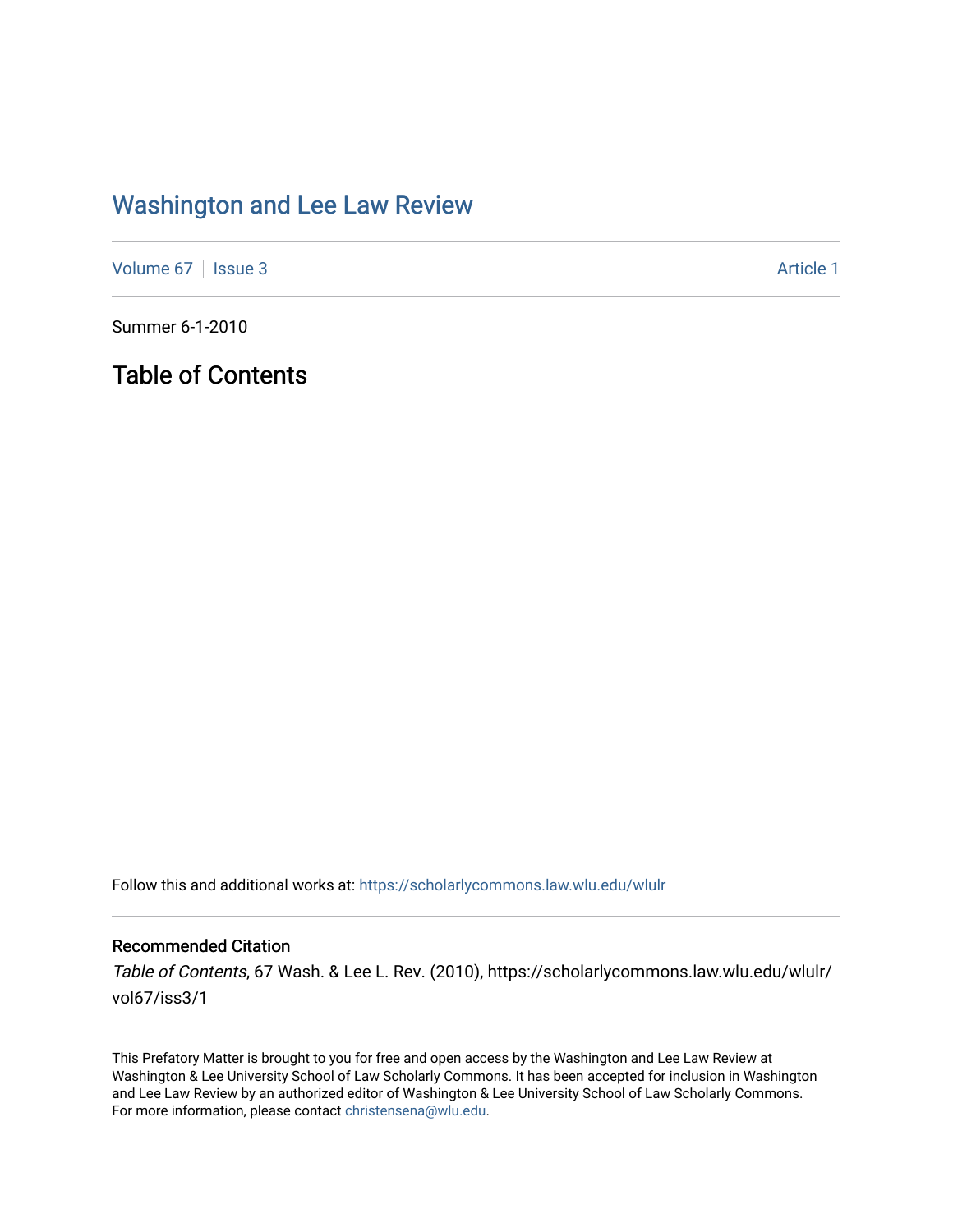## **WASHINGTON AND LEE LAW REVIEW**

| Volume 67 | Summer 2010                                                                                                                                                                                       | Number 3 |
|-----------|---------------------------------------------------------------------------------------------------------------------------------------------------------------------------------------------------|----------|
|           | <b>ARTICLES</b>                                                                                                                                                                                   |          |
|           | Copyright and the First Amendment:<br>Comrades, Combatants, or Uneasy Allies?<br>Joseph P. Bauer                                                                                                  | 831      |
|           | Capturing the Judiciary: Carhart and the<br><b>Undue Burden Standard</b><br>Khiara M. Bridges                                                                                                     | 915      |
|           | Why Banks Are Not Allowed in Bankruptcy<br>Richard M. Hynes<br>Steven D. Walt                                                                                                                     | 985      |
|           | What Are We—Laborers, Factories, or Spare<br>Parts? The Tax Treatment of Transfers of<br>Human Body Materials<br>Lisa Milot                                                                       | 1053     |
|           | <b>NOTES</b>                                                                                                                                                                                      |          |
|           | <b>State Regulation of Resale Price Maintenance</b><br>on the Internet: The Constitutional Problems<br>with the 2009 Amendment to the<br><b>Maryland Antitrust Act</b><br>Katherine M. Brockmeyer | 1111     |
|           | Protecting Blogging: The Need for an Actual<br>Disruption Standard in Pickering<br>Lindsay A. Hitz                                                                                                | 1151     |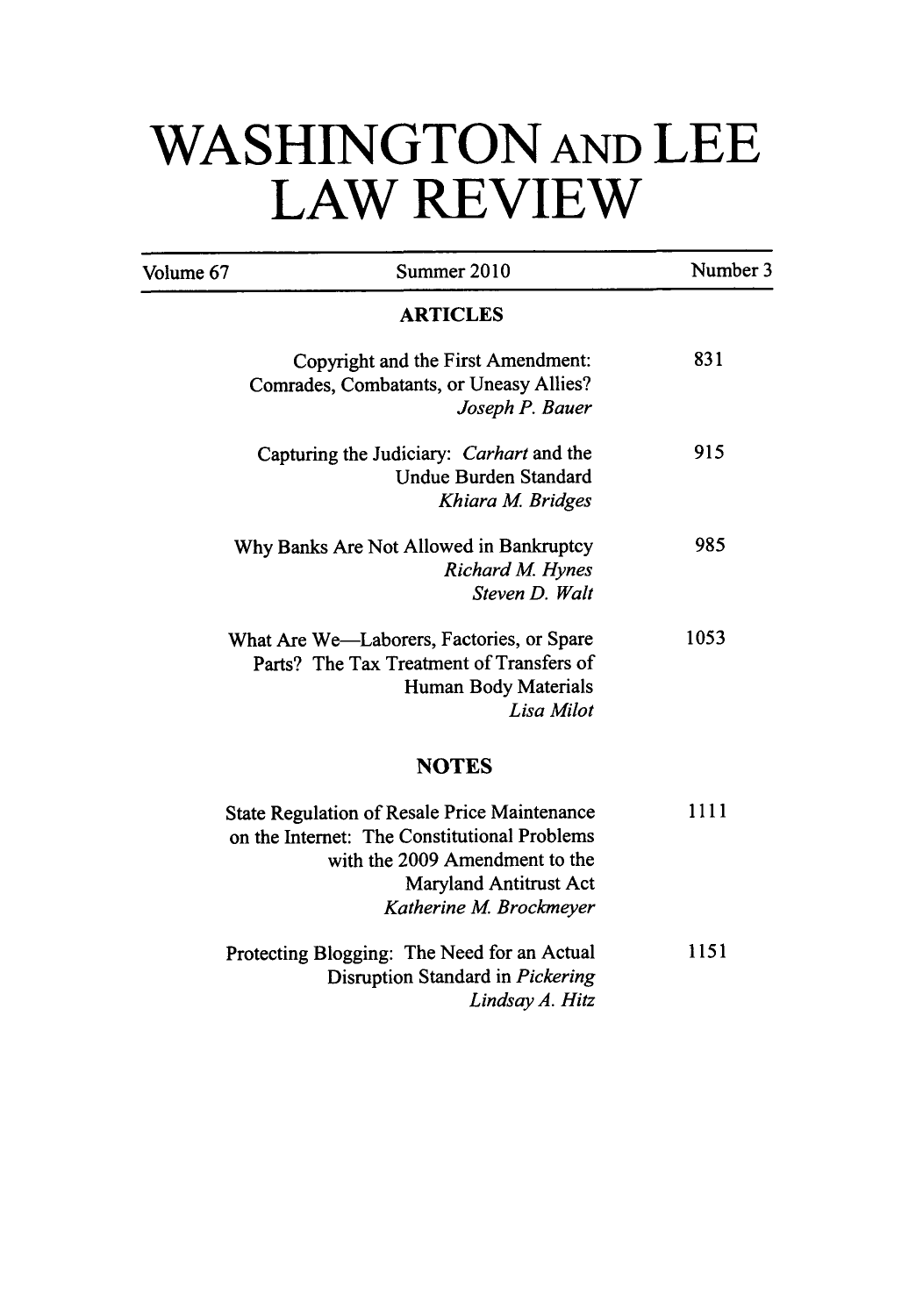Confession of Error **by** Administrative Agencies *Alexander L. Merritt*

02010 **by** Washington and Lee University School of Law **SSN:** 0043-0463

**1197**